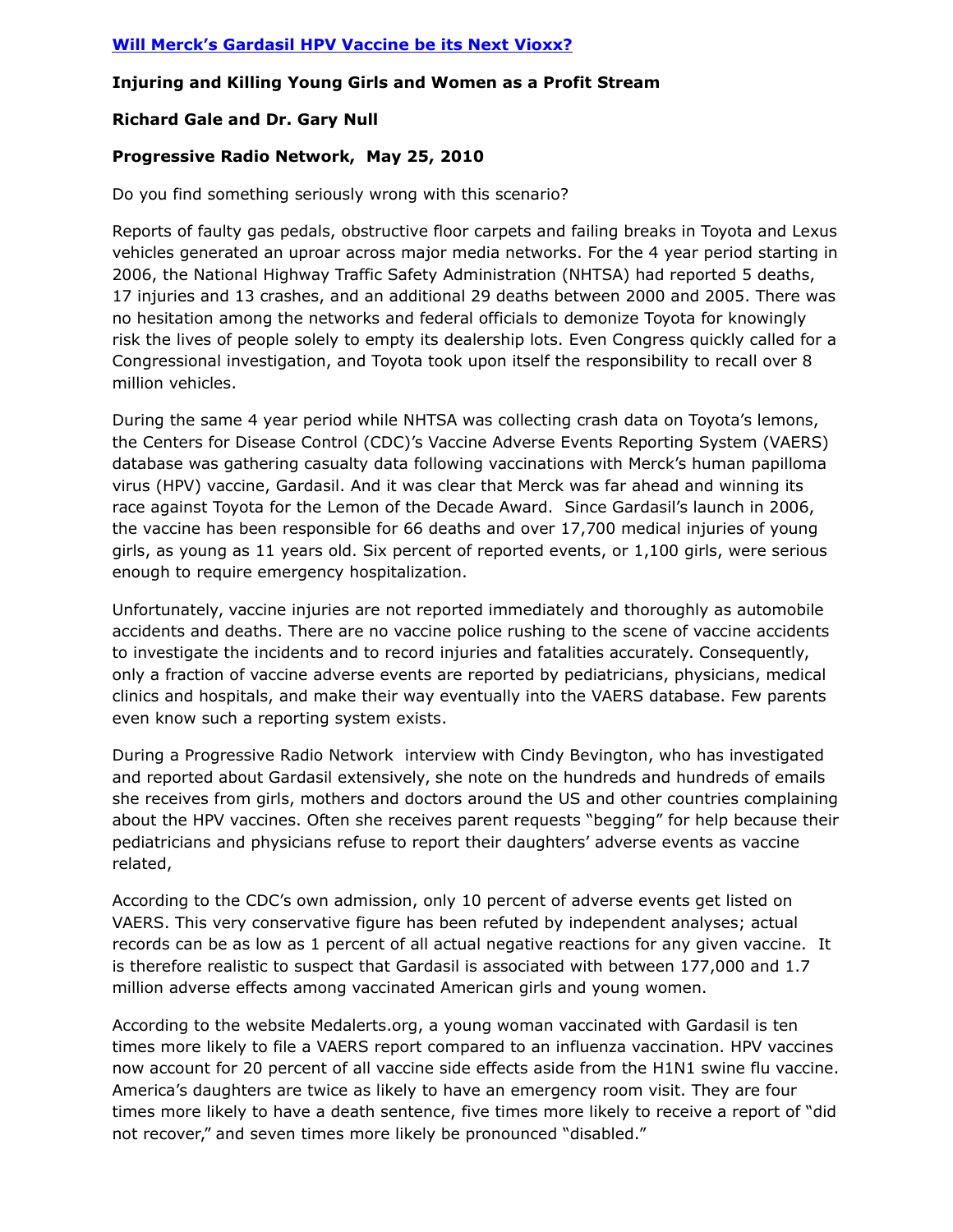Besides the 66 deaths, Gardasil's serious side effects now include Guilliane Barre syndrome, lupus, seizures, anaphylactic shock, chronic fatigue, paralysis, blood clots, brain inflammation, blurred vision and blindness, convulsions, demyelinating encephalomyelitis, multiple sclerosis, pancreatitis and various digestive disorders. Last autumn a case of amyltrophic lateral sclerosis, better known as Lou Gehrig's disease, was reported. And a recent 2010 issue of the *Journal of Child Neurology* investigated the case of a 16-year old girl going blind following vaccination, a secondary symptom to multiple sclerosis. In her January 2010 article on Vactruth.com, "Website Documents Over 300 Gardasil Horror Stories," Christina England, a journalist monitoring the politics and science of the HPV vaccines, relates the case of an employee at a large hospital who commented on the 1,000 plus girls who are manifesting psychotic symptoms for no apparent reason other than being vaccinated with Gardasil. Nevertheless, the federal health agencies remain mute and dumb, and the CDC and the FDA continue to stand by their masters at Merck and preach their faith in Gardasil as "safe and effective and the benefits outweigh the risks."

One would expect that vaccine makers would undertake special precautionary measures when conducting clinical trials for women who are undergoing hormonal changes, such as premenstrual changes during puberity and during various stages of pregnancy. The effects that Gardasil has on young girls entering sexual maturity remain unknown. The principle investigator for Gardasil's clinical trials, Dr. Diane Harper, has publicly stated that no efficacy and safety trials for any of the HPV vaccines were conducted on girls under the age of 15 years. Neither were trials conducted to determine Gardasil's safety on pregnant women.

Dr. Suzanne Garland at the Royal Women's Hospital in Melbourne published a study in 2009 issue of *Obstetrics and Gynecology* showing a "higher rate of congenital abnormalities in infants were noted in pregnant women who received the vaccine." A second study, according to Christina England, found that there were slightly higher fetal deaths and rare cases of central nervous system malformations and neural tube defects in vaccinated pregnant women. Yet these kinds of studies only convince us of the seriously flawed and limited clinical trials conducted by Merck, and further confirms growing criticisms of the systemic failure in the FDA's approval process because of the millions of dollars the agency receives from the pharmaceutical cartel to expedite vaccine and drug launches and to require only the minimal of efficacy and safety information for approval.

Fortunately, the seriousness of HPV vaccination is becoming more apparent, via the efforts of the National Vaccine Information Center, NaturalNews.com, Mercoloa.com and the Progressive Radio Network, and concerns are being raised within the practicing medical community and among parents. For example, the otherwise pro-Big Pharma *Journal of the American Medical Association* (JAMA) printed an article in 2009 stating that "the rate of serious adverse events [of Gardasil] is greater than the incidence rate of cervical cancer." Given the high prestige of JAMA, this alone should be a sufficient warning to avoid HPV vaccines at any cost.

Once a vaccine is administered, the risk for potential damage cannot be recalled. It is not like returning your Toyota to avoid the possibility of a mechanical failure in the future. And the length of time a serious adverse effect might occur from Gardasil remains unknown. Christina Tassell, a 21 year old National Honor Student died in her sleep a couple days after receiving Gardasil. There was no way the vaccine could be returned to her pediatric salesman after symptomatic complications began to surface.

Since Gardasil is administered in a series of three shots, adverse effects may occur after the second or third vaccination, or even months afterwards. One mother shared the condition of her 15-year old daughter who two months after receiving her second vaccination began having seizures and complete memory loss. The mom writes, "her other symptoms were hair loss, joint pain, severe headaches, stomach pain and insomnia. When she did sleep,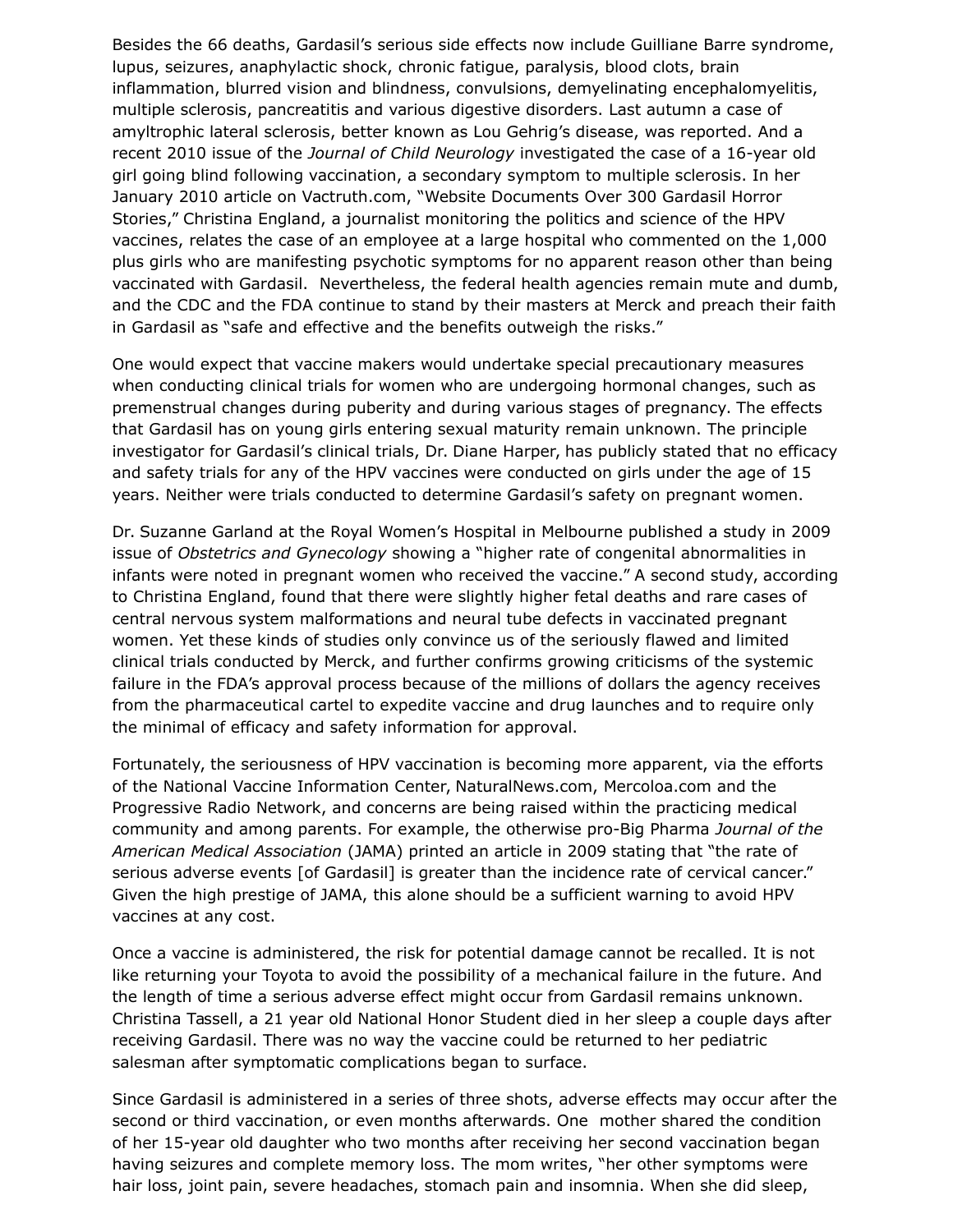she would have seizures for hours. We have taken her to numerous doctors but they have no idea what is wrong with her. She continues to struggle on a day to day basis and is on the 504 Disability Plan at school"

So where is the media in reporting on this Big Pharma-created medical catastrophe? Where are the *New York Times* and Rupert Murdock's media empire? Why aren't our health officials at the FDA, the CDC and Secretary Kathleen Sebelius at the HHS taking precautionary measures, and why aren't our elected officials on the Hill demanding a Congressional investigation for a product threatening our daughter's lives and health that is greater than handing the family's Toyota's car keys over to a teenager?

According to Cindy Bevington, after she investigated the reasons why the *New York Times* and the Associated Press are failing to report on the medical fraud that is so clearly evident with HPV vaccination, she found people with the Associated Press married to persons at Medscape and WebMD, two of the most popular medical and drug information resources funded by Merck and GlaxoSmithKline. In addition, James Murdoch is on the Board of Directors of GlaxoSmithKline, and Reuters' CEO sits on Merck's board. "So of course the mainstream media aren't going to report it," Bevington remarked.

But what is worse and should instill greater outrage is that we are not dealing with a pharmaceutical company with a relatively clean and innocent record—if such a pharmaceutical entity actually exists—but we are facing Merck. In the case of Toyota, there is reason to consider the automaker a first time offender. Until the recent recall, Toyota had a near unblemished reputation for manufacturing safe, reliable and popular vehicles for many years.

Merck on the other hand has proven itself to be a notorious repeat offender. One would expect that any drug maker steeped in a well-documented record of criminality and fraud would immediately raise a red flag to federal health officials when one of its products shows every indication of threatening the health and lives of young American girls over the course of four years. Usually when a crime is committed, repeat offenders are among the first to be investigated.

There should be no hesitation in viewing Merck as the pharmaceutical industrial complex's most dangerous serial killer. Vioxx alone accounted for over 44,000 deaths and 120,000 serious medical injuries behind a trail of deception and corporate cover-ups by withholding clinical information and documents confirming Vioxx's adverse effects. The company has been charged with intentionally hiding the liver-damaging effects of its cholesterol drug, and intentionally withholding the release of clinical data that revealed failures of another cholesterol product. It has dumped vaccine waste and toxic chemicals in water supplies. In 2008, it paid out \$650 million for over-billing Medicaid. An Australian civil suit has been filed against the company for publishing fake medical journals; the *Australasian Journal of Bone and Joint Medicine* and six others were simply phony surrogates for Merck advertising. Finally, the drug giant was caught in a huge scheme of scientific fraud when it was discovered that in-house writers were secretly being used to compose so-called "independent" studies to support their research in peer-reviewed medical journals.

However, we should never underestimate the depth of Merck's pockets and its power and influence to persuade our federal regulators and elected officials to comply with its financial bidding and lobbying demands. Clearly Merck is a leader in the pharmaceutical cartel and a major force in the drug lobbying industry, if not the entire American medical regime.

In the shadows of Merck's lawsuits and payouts, Merck has been in dire need of a blockbuster drug. In order to position itself as the first to bring an HPV vaccine to market, Merck commenced with a marketing campaign founded upon misinformation and deception.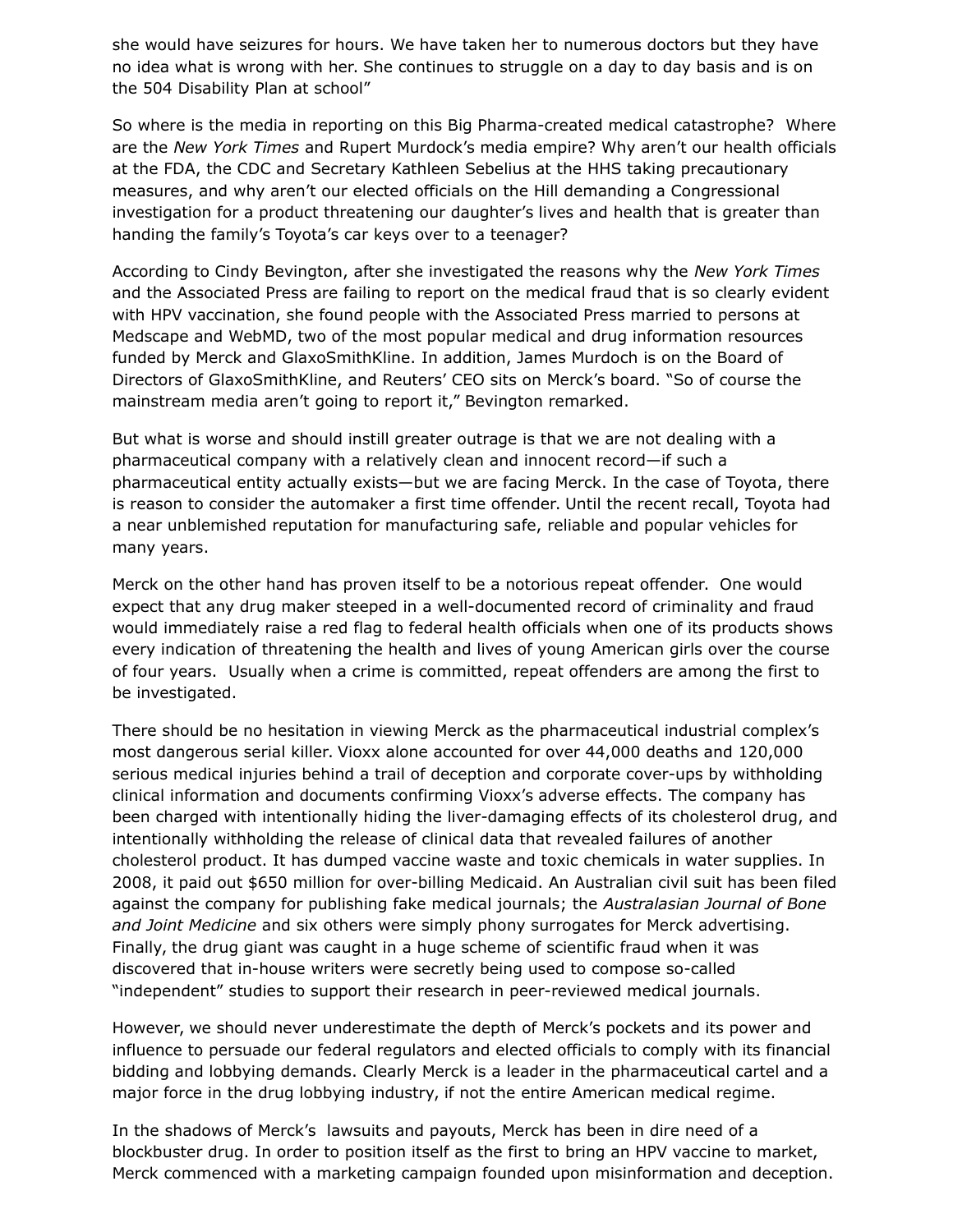It hired the world's largest advertising master of deception, the PR monster firm Edelman, best known for its early misinformation campaign for its client R.J. Reynolds on behalf of the tobacco industry. Another major Edelman client is Pharmaceutical Research and Manufacturers of America (PhRMA), the principal lobbying organization for the pharmaceutical industry that helped leverage Obamacare to care more for Big Pharma's revenues and shareholder interests than the health of the nation's citizens. According to Bloomberg News, Merck spent over \$840,000 to infiltrate the internet with information leading to the launch and advertising of Gardasil to parents of daughters and young adult women. Their intention was primarily twofold. First, it was necessary to educate the American public about the dangers HPV as the single leading cause of cervical cancer. And second, it was not in Merck's commercial interests to offer the nation with factual statistical science that would guide parents to make informed decisions on whether to have their daughters vaccinated or not; rather it was a disinformation campaign, piggy-backing on previous success campaigns related to STDs and HIV, to instill fear about a dreaded HPV killer, disguised in the veneer of being a distinctly "sexually transmitted" viral disease.

This is how the mother of Britanny Bell understood the ads about Gardsil and how she was persuaded to relieve her fears by having her 12-year old daughter vaccinated. Two months after receiving the vaccine, the former cross country runner collapsed and now suffers paralysis in her legs. And how did Merck respond to the growing number of incidences of paralysis in vaccinated girls? One Merck spokesperson, responded to the media with expected corporate sociopathic logic: since paralysis is not one of Gardasil's adverse effects and it is not a listed complication on the package insert—so the logic goes—the tragic events of paralysis could not be related to Gardasil.

Since the FDA's standard for vaccine approval is so remarkably low, and there is no financial reason or incentive for the vaccine industry to raise the bar on conducting safety trials, serious vaccine adverse effects may take a while, even years, to be officially investigated and confirmed. For example, ever since Gardasil's 2006 launch upon the public, there have been incidences of girls having seizures. At the time, seizures were not listed as an adverse effect on the vaccine's product packaging and labeling. As seizure rates increased, Merck eventually conceded to include it; but it was not until mid-2009 that they did so, and during the previous three years pediatricians were blind and unknowingly administering a vaccine related to seizures.

In the wake of all the evidence confirming Gardasil's serious life-threatening risks, how are we to understand Merck's adamant stance on the health benefits of its vaccine, and the CDC's and FDA's commitment to HPV vaccines being "safe and effective and the benefits outweigh the risks?" How scientifically valid are these claims?

#### **Merck's Gospel of Twisted Science**

Cindy Bevington is an investigative reporter who won acclaim for bringing attention to the whistleblowing facts behind the HPV vaccines after interviewing Dr. Diana Harper. During Bevington's interview, Dr. Harper stated that "giving [the HPV vaccines] to 11 year olds is a great big public health experiment." Dr. Harper is highly qualified to know the truth. She is a world expert in HPV virus, having studied over 100 strains of this particular virus for 20 years. During her professorship at Dartmouth School of Medicine, she was the principal investigator for the clinical trials conducted for both Merck's Gardasil and a competitor vaccine, Cervarix, manufactured by GlaxoSmithKline, which was approved in the US in late 2009. As the principal investigator, Dr. Harper was responsible for the research, the recruiting of participants into the trials, and the review of the clinical data for interpretation and publication.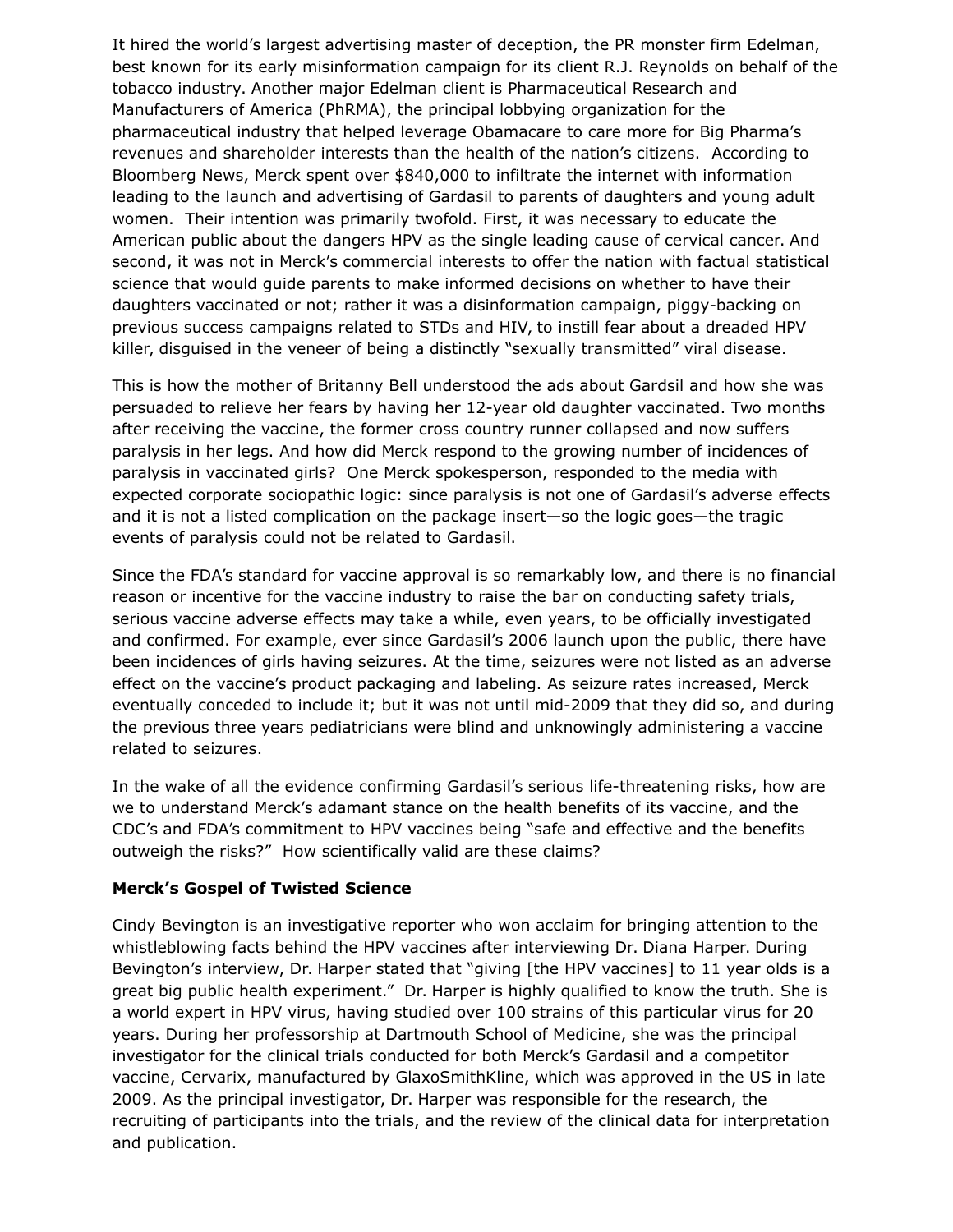First, in contradiction to what we are being told through Merck's advertising campaign, Gardasil is not a cancer vaccine. There are no clinical studies whatsoever proving that the vaccine prevents cancer at all. In fact the National Institutes for Health states that the virus does not lead directly to cervical cancer. What HPV does is influence cellular abnormalities, which if not detected via a pap smear, could potentially turn cancerous. However, according to Dr. Harper, 70 percent of HPV infections resolve themselves in one year, and 90 percent resolve themselves in two years without treatment. A recent study from New Zealand indicates that 95 percent of HPV infections naturally disappear due to the body's immune system.

This is not to suggest HPV infections are rare; in fact, 80 percent of women by the age 50 will have been infected with one of many strains. Gardasil only protects against two of those strains—types 16 and 18—that account for approximately two-thirds of cervical cancers. But HPV infections are not in any way associated with the alarm and fear promulgated by Merck and our federal and state health agencies. In fact, HPV infection is easily treated and cervical cancer prevention has been statistically proven to be more effective with regular pap smear exams instead of a vaccine. Dr. Anne Szarewski at the Cancer Research UK conservatively told the British newspaper *The Telegraph* that "a [pap smear] screening program is as effective as a vaccination program;" equally important, nobody ever died or was physically disabled from a pap smear, which is also far cheaper and more cost-effective. Cindy Bevington has further reported that the vaccine makers' own clinical studies show that unless a girl is tested negative for HPV at the time of her vaccination, HPV vaccination can actually backfire and increase her risk of a current infection progressing towards cervical cancer.

During a special April 29 Progressive Radio Network broadcast about the dangers and politics of Gardasil and GlaxoSmithKline's Cervarix HPV vaccine, Bevington outlined Merck's and the CDC's fabrication of a mythology to instill fear in parents leading to mandatory vaccine enforcement. What is not being told to the public, according to Bevington's research, "is that anyone can get HPV. It is not a sexually transmitted disease even though that's what the government tells you and that's the first thing on the CDC's website. Professional journal articles and studies have shown documented cases of babies testing positive for HPV as well as nuns who have never had sex, as well as adolescent boys who happen to have it under their fingernails. That is because HPV is transmitted via the skin. [Merck's and the CDC's] vaccine campaigns simply highlight the easiest most common mode of transmission, which is sexual."

The question of whether or not girls as young as 9 years old, which is the minimum age approved by the FDA, should receive the vaccine is the most disturbing. Dr. Harper has categorically stated that no efficacy or safety trials have ever been conducted on girls under age 15. Furthermore, young girls don't get cervical cancer. So is there any credible rationale for vaccinated girls at such a young age other than increasing revenue streams?

In her lecture to the 2010 Vaccine Conference sponsored by the National Vaccine Information Center, Dr. Harper lectured that the safety issues with Gardasil are so serious that the rate of serious adverse events is greater in the US than the incidence rate of cervical cancer. The incidence of cervical cancer is so low, there is almost no supporting evidence to conclude massive vaccination would lower the rate. In her analysis of Harper's findings, Bevington states, "in the US to even touch cervical cancer rates in this country, you would have to vaccinate every single 11 year old in the US every year for 70 years to even drop [the cervical cancer rate] by one percent."

#### **Merck's Legislative Zombies**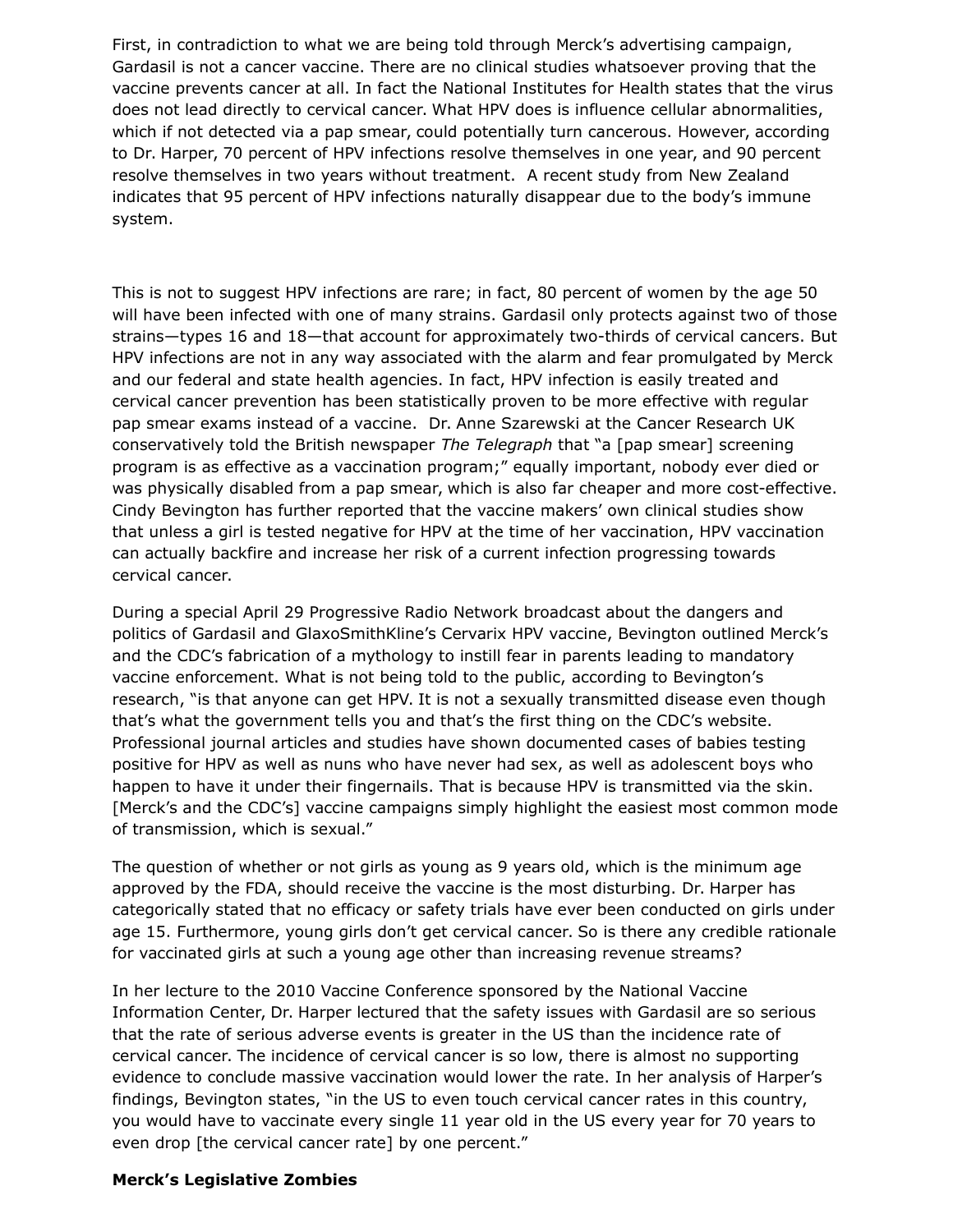In 2007, almost every state had legislation filed to mandate the HPV vaccine. It is rather extraordinary that so many states would have state officials in unison calling for mandatory vaccination. Well, it might appear rather odd and remarkable until the extent to which Merck's greedy tentacles reach the fringe corners of state governments are fully recognized.

Women in Government is a nonprofit organization with a stated mission to bring elected women state legislators and business leaders together. In reality WIG is little more than a well-funded shill for the pharmaceutical and energy industries. Over 50 percent of its corporate sponsors are Big Pharm firms, including the two HPV vaccine manufacturers Merck and GlaxoSmithKline. The organization also hosts a "Business Council", a six member advisory group consulting state women legislators about critical business issues. Three of the six Council members represent the pharmaceutical industrial complex, and not surprisingly these include Merck's Executive Director of Health Policy and GlaxoSmithKline's Director of Public Policy. The third drug member is Digene Corporation's VP for Women's Health. Who is Digene, a firm very few people have heard of? It is certainly not one of the larger multi-national pharmaceutical firms among WIG's corporate sponsors. It turns out Digene is the company that manufactures Gardasil.

The WIG's recent report, "A Roadmap for Success: The State of Cervical Cancer Prevention in America 2010," which is being disseminated through state health departments and women's health organizations, is nothing more than a fidgeting and arrangement of data about the severity of cervical cancer and rates of infections leading to the conclusion that vaccinating all girls in the US will eradicate HPV infection.

Individual state initiatives to mandate the HPV vaccine can be traced back to WIG. Texas governor Rick Perry is perhaps the most rabid among state governors seeking mandatory vaccination. Perry's former chief of staff is now a Merck lobbyist and Perry himself received Merck donations for his reelection campaign. The former chief's mother, state representative Diana White Delisis is WIG's state director. Now that the FDA approved Gardasil for males from 9 to 26 years of age to protect against genital warts and extremely rare penile and anal cancers, the Texas Medical Association voted this month in favor of vaccinating young boys as young as 9 years of age.

Efforts are still being made in some states to mandate HPV vaccines. In New York, Liz Kreuger, a leading voice in WIG, sponsored a State Senate bill for mandatory vaccination. Fortunately that bill was placed on hold last February.

WIG, however, is not the only state legislative organization that has been won over by Merck and GlaxoSmithKline. The National Foundation for Women Legislators and the National Conference of State Legislators each include the two HPV vaccine makers as sponsoring corporate members. Along with WIG, Merck's viral propaganda has infected almost every state health department.

In the June 2008 issue of the *Journal of Law, Medicine and Ethics*, three scholars representing Johns Hopkins Institute of Bioethics, George Washington School of Medicine, and Georgetown University's Law Center determined that the evidence for the benefits of HPV vaccines on public health provides no rationale whatsoever for making it mandatory. In fact, such a mandate would be unethical and unconstitutional.

The consequences of Merck's actions and the actions of the corporation's zombies in government health agencies and organizations, such as WIG, to promulgate scientific falsehood has had an immense impact on seducing local health facilities, hospital staffs, physicians and pediatricians. The efforts to mandate unproven and questionable vaccines, such as Gardasil, border on medical fascism. One story of a terrible casualty illustrates how far Merck's marketing campaign has reached: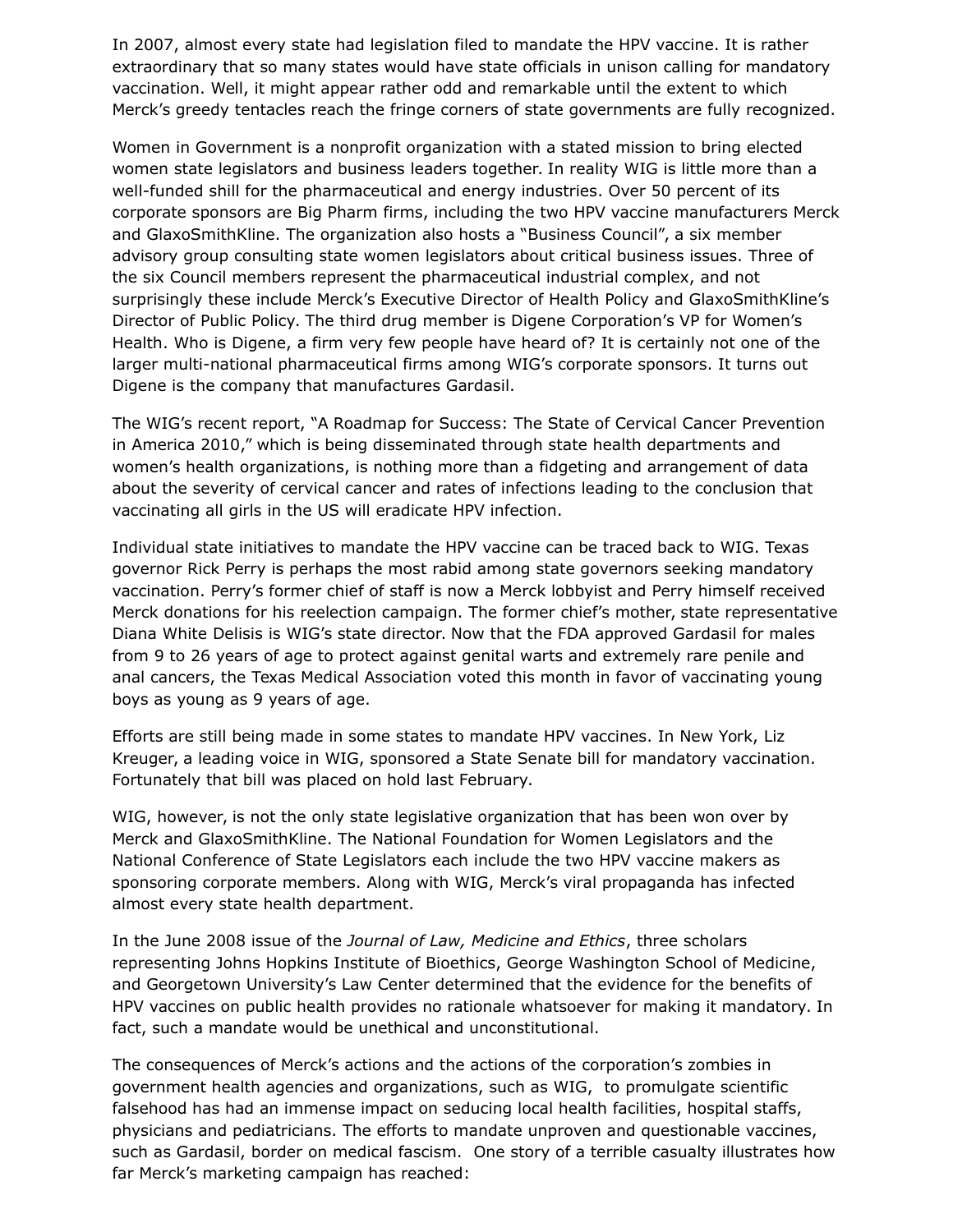One mother reports on the website Medications.com a story of her 13-year old daughter who was otherwise a physically active and healthy daughter until she became partially paralyzed after receiving a Gardasil vaccination. Her leg muscles shrank; her feet contorted as her muscular deterioration and nerve damage increased. She was taken to the best medical facilities: Case Western Hospital, the hospitals at Stanford University and the University of California at San Francisco, John Hopkins and others. Then the mom shares some information indicative of Merck's marketing success. "This has been a very long, hard road and battle for my child. All because of vaccines. I was not fully informed of possible deaths or serious side effects linked to Gardasil. I did not give written consent; I was told this was practically mandated in other states and would soon be mandatory for all school girls age 11-12years old. I was told it was a good vaccine and led to believe I would not have to worry about my daughter having cervical cancer some day.

Merck's aggressive lobbying of federal and state officials has paid off. In 2008, Gardasil became one of the top five selling vaccines allowing the drug giant to cash in on \$2.7 billion in sales. It is also the most expensive vaccine on the market, costing almost \$400 for the series of three inoculations. Medical writer Judith Siers-Poisson has called it the "financial equivalent of the Holy Grail for the pharmaceutical company."

It is highly unlikely that Merck will ever reconsider its marketing assault to vaccinate the world's female population. Gardasil is already approved in over 100 countries. It is much easier for Merck to do what it has done best and has had the greatest success: cover-up their product's health risks and dangers, withhold clinical information, continue to ferret federal health officials and governments, and simply pay a fine if and when the company gets caught for its criminal behavior. Then it is back to business as usual to find another blockbuster drug to repeat their strategy all over again.

# **The Slow Backlash Against HPV Vaccination**

Even if the US government and its health officials don't give a damn about the physical health and well-being of its citizens, and particularly its children, there are some countries that actually care population's health. India commenced with a 2-year study to determine the efficacy of Merck's Garadsil. Last April, the nation's health ministry suspended the study after 4 girls died and 120 serious complications were reported. To date, India has no plans to launch the vaccine on its young girls and women.

In Bhutan, Merck promised free Gardasil for the tiny Himalayan nation's female population. On May 14, the *Bhutan Observer* reported that the country's Drug Regulatory Authority, after witnessing events in India, ordered a halt to the vaccine until greater proof of safety can be produced. In Spain, the government recalled Gardasil after two serious hospitalizations occurred following inoculation. Yet in the US, we have thousands of Gardasil casualties, and nobody in government is doing anything about it.

There is also some additional good news. Gardasil is now the mostly commonly declined vaccine, by 56 percent over other vaccines, among parents. And the professional journal *Pediatrics* has reported on a 2009 survey showing that 1 out 8 parents have refused at least one Gardasil vaccination recommended by their physicians or pediatricians. Therefore, we are witnessing the success of educating people about the dangers of vaccination and exposing the lies and fraud of the vaccine industry as the best chance available to preserve the health of children and young people.